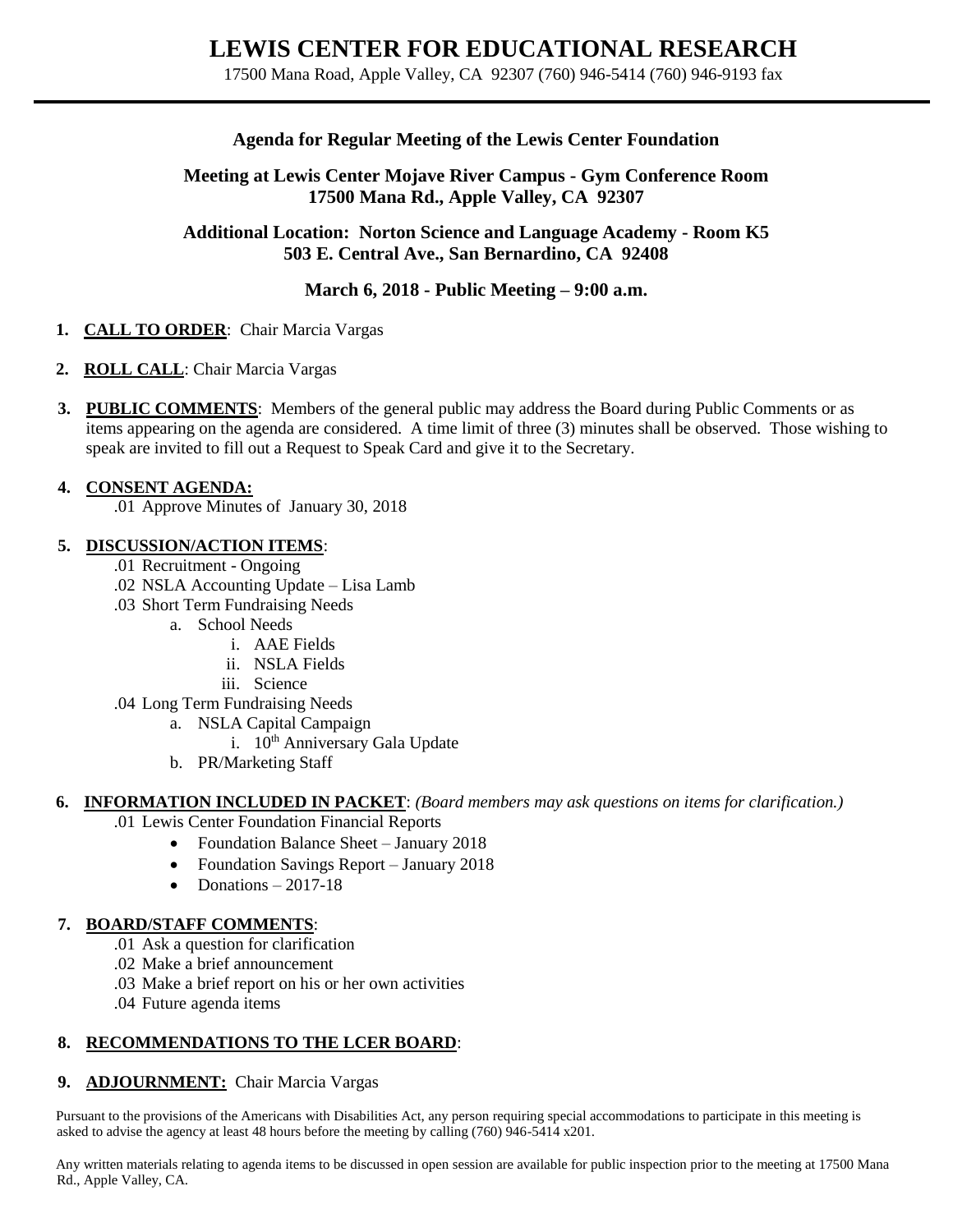#### **LEWIS CENTER FOUNDATION COMBINED BALANCE SHEET AND INCOME STATEMENT January 1 - January 31, 2018**

#### **CHECKING (LEWIS CENTER FOUNDATION)**

|  |  |  | Beginning Balance |
|--|--|--|-------------------|
|--|--|--|-------------------|

| <b>Beginning Balance</b>                                                          |            |       | \$1,895.36   |
|-----------------------------------------------------------------------------------|------------|-------|--------------|
| <b>Revenue</b>                                                                    |            |       |              |
| Transfer from Savings - AAE Capital Campaign                                      | \$570.34   |       |              |
| Transfer from Savings - Unrestricted                                              | \$650.00   |       |              |
| Transfter from Savings - Scholarships                                             | \$2,500.00 |       |              |
| Donation - AAE Staff Scholarship                                                  | \$10.00    |       |              |
| Donations - Unrestricted                                                          | \$100.00   |       |              |
| Total                                                                             | \$3,830.34 |       |              |
|                                                                                   |            |       |              |
| <b>Expenditures</b>                                                               |            |       |              |
| Engraved Bricks - Brick order for sponsors                                        | \$570.34   |       |              |
| Victor Valley Chamber - Leadership Course - Lisa Lamb                             | \$650.00   |       |              |
| AAE Ambassadors - Educational Activity Grant                                      | \$2,500.00 |       |              |
| Transfer to Savings - \$10 AAE Staff Scholarship, \$100.00 Unrestricted Donations | \$110.00   |       |              |
| Total                                                                             | \$3,830.34 |       |              |
|                                                                                   |            |       |              |
| <b>Ending Balance</b>                                                             |            | Total | \$1,895.36   |
| <u>SAVINGS (LEWIS CENTER FOUNDATION)</u>                                          |            |       |              |
| <b>Beginning Balance</b>                                                          |            |       |              |
| Restricted Funds - Capital Campaign                                               |            |       | \$153,198.86 |
| <b>Restricted Funds - Davis Endowment</b>                                         |            |       | \$10,954.63  |
| <b>Restricted Funds - HiDAS Endowment</b>                                         |            |       | \$64,431.58  |
|                                                                                   |            |       | \$43,353.17  |
| <b>Restricted Funds - Scholarships</b>                                            |            |       |              |
| <b>Unrestricted Funds</b>                                                         |            |       | \$41,124.34  |
|                                                                                   |            |       | \$313,062.58 |
| <b>Revenue</b>                                                                    |            |       |              |
| <b>Unrestricted Donations</b>                                                     | \$100.00   |       |              |
| AAE Staff Scholarship Donations                                                   | \$10.00    |       |              |
| Interest                                                                          | \$28.14    |       |              |
| Total                                                                             | \$138.14   |       |              |
|                                                                                   |            |       |              |
| <b>Expenditures</b>                                                               |            |       |              |
| Transfer to Checking - AAE Capital Campaign                                       | \$570.34   |       |              |
| Transfer to Checking - Scholarships                                               | \$2,500.00 |       |              |
| Transfer to Checking - Unrestricted                                               | \$650.00   |       |              |
| Total                                                                             | \$3,720.34 |       |              |
| <b>Ending Balance</b>                                                             |            |       |              |
| Restricted Funds - Capital Campaign                                               |            |       | \$152,644.84 |
| <b>Restricted Funds - Davis Endowment</b>                                         |            |       | \$10,955.47  |
| <b>Restricted Funds - HiDAS Endowment</b>                                         |            |       | \$64,437.21  |
| <b>Restricted Funds - Scholarships</b>                                            |            |       | \$40,866.83  |
| <b>Unrestricted Funds</b>                                                         |            |       | \$40,576.03  |
|                                                                                   |            |       |              |
|                                                                                   |            | Total | \$309,480.38 |
|                                                                                   |            |       |              |
| <b>Total Checking and Savings</b>                                                 |            |       | \$311,375.74 |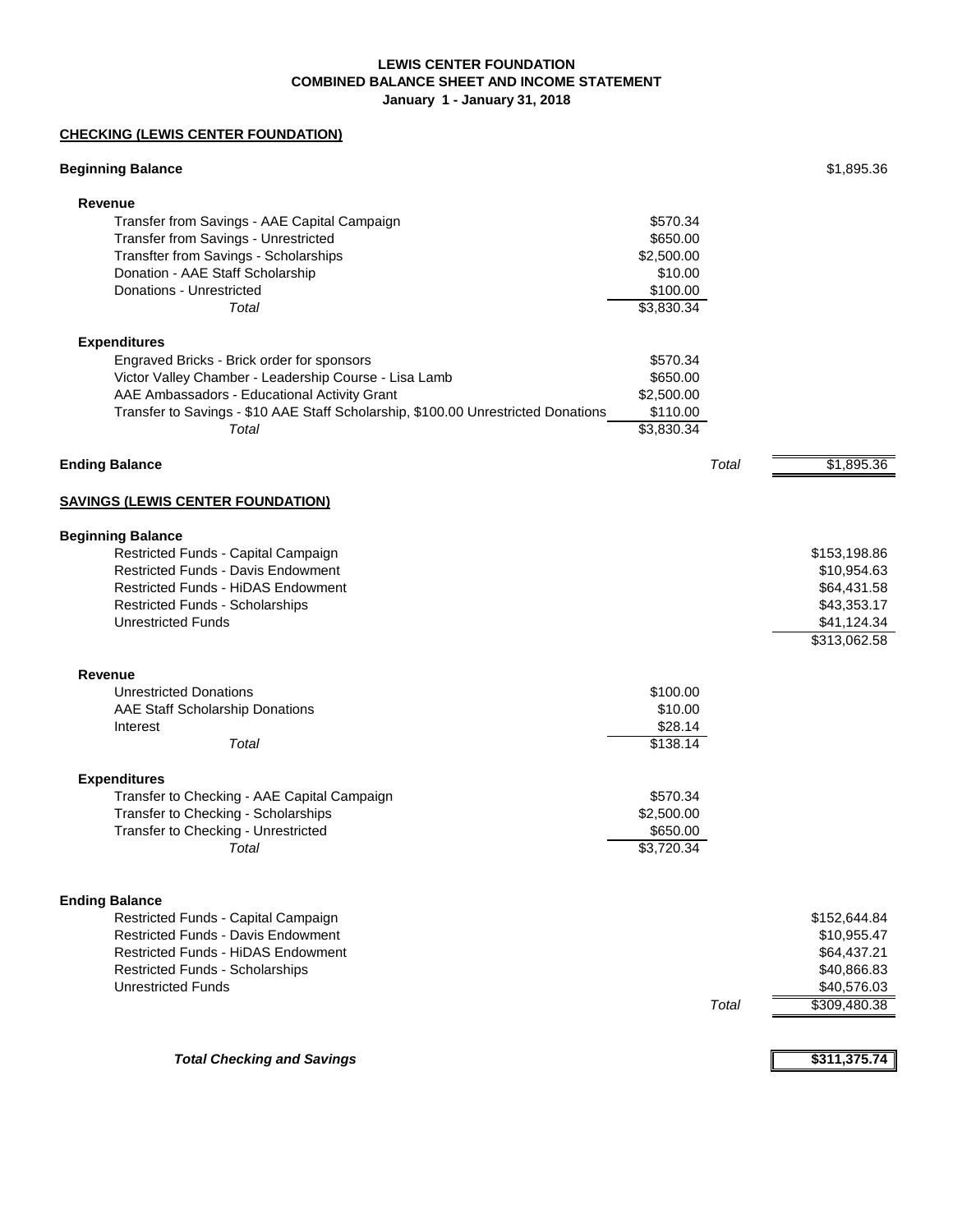## **Foundation Savings - 4100005285 2017-2018 As of 1/31/18**

|                             | <b>Beginning</b> |              |               |          | <b>Ending</b>  |
|-----------------------------|------------------|--------------|---------------|----------|----------------|
| <b>Description</b>          | <b>Balance</b>   | <b>Debit</b> | <b>Credit</b> | Interest | <b>Balance</b> |
|                             |                  |              |               |          |                |
| Captial Campaign            | \$175,983.28     | \$26,546.70  | \$3,100.00    | \$108.24 | \$152,644.82   |
| Davis Scholarship Endowment | \$10,949.87      |              |               | \$5.59   | \$10,955.46    |
| <b>HiDAS Endowment</b>      | \$64,399.87      |              |               | \$37.34  | \$64,437.21    |
| Scholarships                | \$44,811.78      | \$16,600.00  | \$12,630.79   | \$24.26  | \$40,866.83    |
| Unrestricted                | \$34,023.72      | \$4,787.08   | \$11,328.20   | \$11.20  | \$40,576.04    |
|                             |                  |              |               |          |                |
| <b>TOTAL</b>                |                  |              |               |          | \$309,480.36   |

| <b>Restricted Scholarship Funds</b> |            |            |            |             |
|-------------------------------------|------------|------------|------------|-------------|
|                                     |            |            |            |             |
| <b>AAE PTC Scholarship</b>          | \$3,016.80 | \$1,000.00 | \$2,000.00 | \$4,016.80  |
| <b>AAE Staff Scholarship</b>        | ( \$65.67) |            | \$280.00   | \$214.33    |
| Ambassador's Scholarship            | \$500.00   |            |            | \$500.00    |
| <b>Edison Scholarship</b>           | \$0.00     |            | \$5,000.00 | \$5,000.00  |
| IT Scholarship                      | \$4.29     |            |            | \$4.29      |
| Kobold Sholarship                   | \$518.00   | \$500.00   |            | \$18.00     |
| <b>LCER Board Scholarship</b>       | \$1,886.29 | \$1,000.00 |            | \$886.29    |
| Mike Mangold Scholarship            | \$4,750.00 |            |            | \$4,750.00  |
|                                     |            |            |            |             |
| <b>TOTAL</b>                        |            |            |            | \$15,389.71 |

| <b>Restricted Capital Campaign Funds</b> |             |             |            |             |
|------------------------------------------|-------------|-------------|------------|-------------|
|                                          |             |             |            |             |
| High Desert Turtle and Tortoise Club     | \$0.00      |             | \$2,500.00 | \$2,500.00  |
| NSLA Capital Campaign                    | \$96.62     |             |            | \$96.62     |
| AAE Gym Weight Room                      | \$2,150.00  |             |            | \$2,150.00  |
| Watertower, Gristmill, Shade Structures  | \$83,560.26 | \$25,606.44 |            | \$57,953.82 |
|                                          |             |             |            |             |
| <b>TOTAL</b>                             |             |             |            | \$62,700.44 |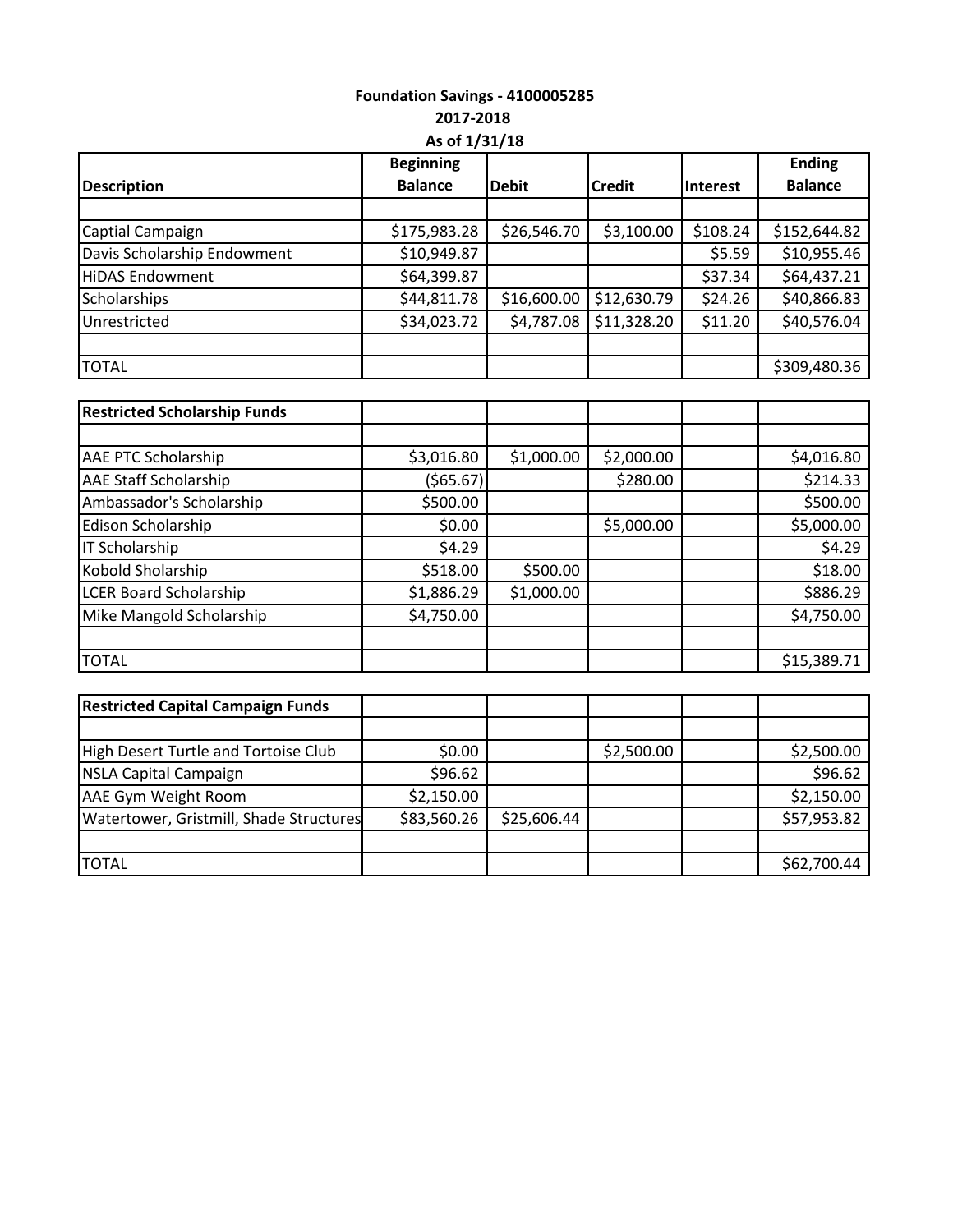# LCER Donations 2017-18

| <b>Date</b>        | <b>Name</b>                                 | <b>Amount</b>       | <b>Fund</b>         | Campaign     | <b>Appeal</b>         |
|--------------------|---------------------------------------------|---------------------|---------------------|--------------|-----------------------|
|                    | 1/11/2018 A Dancer's Pointe                 | \$<br>200.00 AAE    |                     | Clubs        | Ambassadors Club      |
| 11/27/2017 AAE PTC |                                             | \$<br>20,233.12 AAE |                     |              |                       |
| 1/18/2018 AAE PTC  |                                             | \$<br>8,500.00 AAE  |                     |              |                       |
| 10/3/2017 AAE PTC  |                                             | \$<br>2,500.00 AAE  |                     |              |                       |
| 8/11/2017 AAE PTC  |                                             | \$                  | 2,000.00 Foundation | Scholarships | AAE PTC Scholarship   |
| 2/23/2018 AAE PTC  |                                             | \$<br>1,060.00 AAE  |                     |              |                       |
| 11/21/2017 AAE PTC |                                             | \$<br>1,000.00 AAE  |                     | Department   | Elementary            |
| 7/27/2017 AAE PTC  |                                             | \$<br>200.00 AAE    |                     |              |                       |
| 9/25/2017 AAE PTC  |                                             | \$<br>150.00 AAE    |                     | Department   | <b>SRLA</b>           |
| 8/16/2017 AAE PTC  |                                             | \$<br>125.91 LCER   |                     |              |                       |
| 11/21/2017 AAE PTC |                                             | \$<br>50.00 AAE     |                     | Department   | Athletics             |
|                    | 11/15/2017 Amazon Smile                     | \$<br>147.21 LCER   |                     |              |                       |
|                    | 7/26/2017 AMC Theaters                      | \$<br>84.00 LCER    |                     |              |                       |
|                    | 7/28/2017 American Fidelity                 | \$<br>25.00 LCER    |                     |              |                       |
|                    | 8/4/2017 American Fidelity                  | \$<br>25.00 LCER    |                     |              |                       |
|                    | 9/5/2017 Andrew Jaramillo                   | \$<br>150.00 AAE    |                     | Department   | SRLA                  |
|                    | 8/4/2017 Angelina DeRugama                  | \$<br>50.00 LCER    |                     |              |                       |
|                    | 7/28/2017 Angelina DeRugama                 | \$<br>50.00 LCER    |                     |              |                       |
|                    | 8/29/2017 Angie Cheung                      | \$<br>100.00 AAE    |                     | Department   | Art                   |
|                    | 9/29/2017 Annabel Fields                    | \$<br>100.00 AAE    |                     | Department   | Elementary            |
|                    | 9/29/2017 Annabel Fields                    | \$<br>100.00 AAE    |                     | Department   | Elementary            |
|                    | 7/27/2017 Apple Valley Car Wash             | \$<br>29.99 LCER    |                     |              |                       |
|                    | 9/8/2017 Apple Valley Communications        | \$                  | 500.00 Foundation   | Unrestricted | 2017 Mail Campaign    |
|                    | 11/2/2017 Apple Valley Communications       | \$<br>200.00 AAE    |                     | Department   | Athletics             |
|                    | 12/1/2017 Bonnie Parti                      | \$<br>500.00 NSLA   |                     | Department   | Athletics             |
|                    | 11/21/2017 California Turtle and Tortoise C | \$                  | 2,500.00 Foundation | Unrestricted |                       |
|                    | 8/11/2017 Chalk 2 Inc.                      | \$<br>2,000.00 AAE  |                     | Department   | Athletics             |
|                    | 9/5/2017 Chalk 2 Inc.                       | \$<br>150.00 AAE    |                     | Department   | <b>SRLA</b>           |
|                    | 12/31/2017 Charlotte Street                 | \$                  | 60.00 Foundation    | Scholarships | AAE Staff Scholarship |
|                    | 12/12/2017 Cindy Gilmore                    | \$<br>40.00 AAE     |                     | Clubs        | Christian Club        |
|                    | 11/3/2017 Cindy Gilmore                     | \$<br>40.00 AAE     |                     | Clubs        | Christian Club        |
|                    | 10/20/2017 Cindy Gilmore                    | \$<br>40.00 AAE     |                     | Clubs        | Christian Club        |
|                    | 9/12/2017 Cindy Gilmore                     | \$<br>40.00 AAE     |                     | Clubs        | Christian Club        |
|                    | 7/2/2017 Cornerstone Vending                | \$<br>394.47 AAE    |                     | Clubs        | ASB                   |
|                    | 8/10/2017 Cornerstone Vending               | \$<br>60.32 LCER    |                     |              |                       |
|                    | 8/10/2017 Cornerstone Vending               | \$                  | 5.46 LCER           | Department   |                       |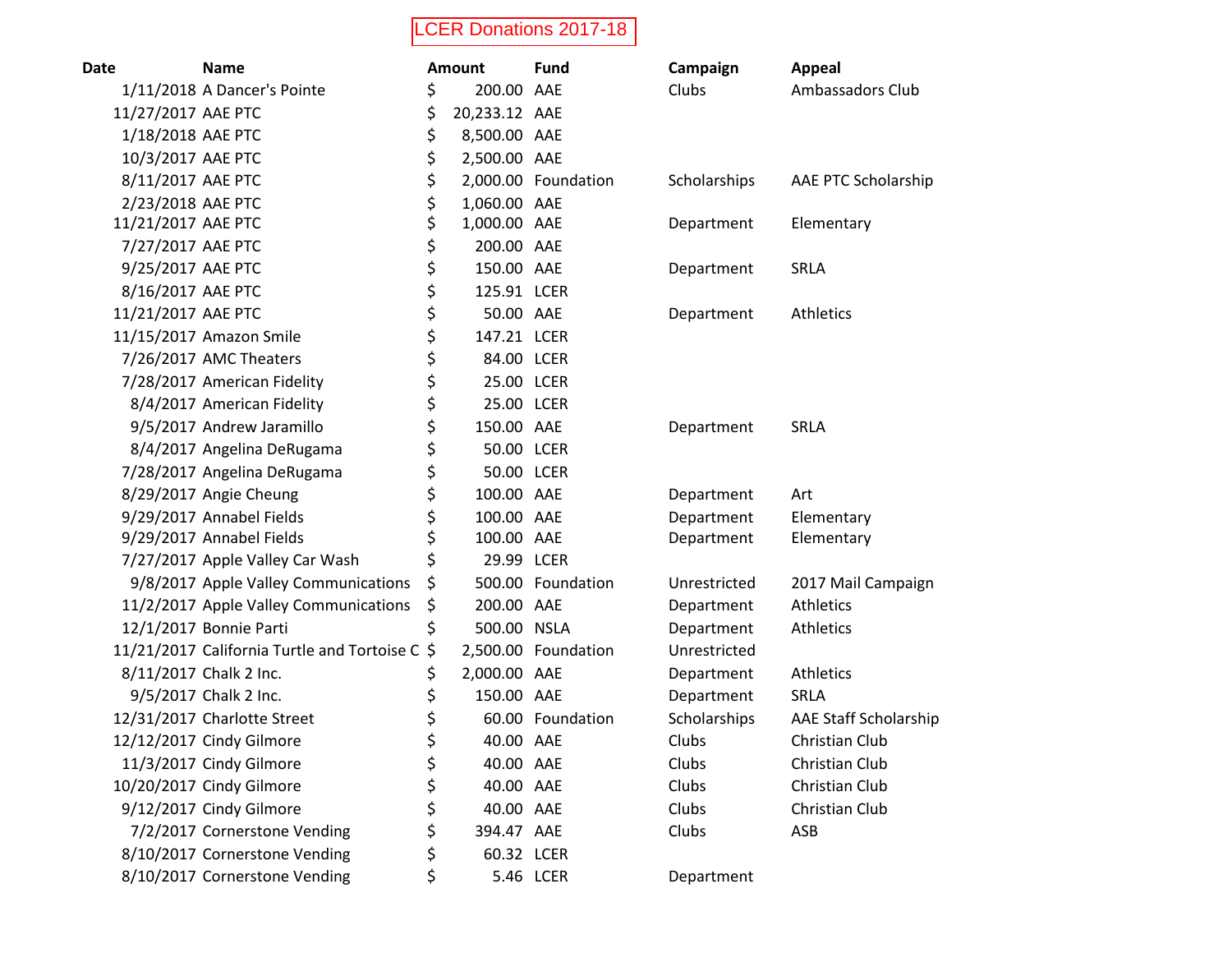| 1/24/2018 Costco         |                                     | \$<br>75.00 AAE     |                   | Department                                  | Elementary             |
|--------------------------|-------------------------------------|---------------------|-------------------|---------------------------------------------|------------------------|
|                          | 10/20/2017 Crismali Foot & Ankle    | \$<br>300.00 AAE    |                   | Department                                  | SRLA                   |
| 12/31/2017 Cynthia Allen |                                     | \$                  | 120.00 Foundation | Scholarships                                | AAE Staff Scholarship  |
|                          | 11/21/2017 Daniel Ghafari           | \$<br>30.00 AAE     |                   |                                             |                        |
|                          | 8/8/2017 Desert Cities Chiropractic | \$<br>840.00 AAE    |                   | Department                                  | Athletics              |
|                          | 2/13/2018 Desiree Burgnon           | \$<br>500.00 AAE    |                   | Clubs                                       | Ambassadors Club       |
|                          | 7/27/2017 DiNapolis Firehouse       | \$<br>20.00 LCER    |                   |                                             |                        |
|                          | 12/8/2017 Dominick Schlosser        | \$<br>475.00 AAE    |                   | Department                                  | Athletics              |
|                          | 8/1/2017 Donna Serna                | \$<br>30.00 AAE     |                   | <b>VPA</b>                                  | Art                    |
|                          | 12/3/2017 Douglas K Guerrero        | \$                  | 100.00 Foundation | Unrestricted                                |                        |
|                          | 9/21/2017 Edgard Vera MD, Inc.      | \$<br>300.00 AAE    |                   | Department                                  | SRLA                   |
| 11/1/2017 Eric Cox       |                                     | \$<br>50.00 AAE     |                   | Department                                  | Elementary             |
|                          | 8/4/2017 Fausto Barragan            | \$<br>30.00 LCER    |                   |                                             |                        |
|                          | 8/4/2017 Flowers by Denise          | \$<br>45.00 LCER    |                   |                                             |                        |
|                          | 9/21/2017 Gallegos-Cordero Group    | \$<br>150.00 AAE    |                   | Department                                  | SRLA                   |
|                          | 9/5/2017 Geo Group Foundation Inc.  | \$<br>1,500.00 AAE  |                   | Department                                  | <b>SRLA</b>            |
|                          | 7/31/2017 Greiner Buick GMC         | \$<br>2,500.00 AAE  |                   |                                             |                        |
|                          | 8/14/2017 Greiner Buick GMC         | \$<br>300.00 AAE    |                   | Department                                  | Visual and Performing, |
|                          | 8/14/2017 Greiner Buick GMC         | \$<br>300.00 AAE    |                   | Department                                  | Elementary             |
| 8/1/2017 Hanh Doan       |                                     | \$<br>1,000.00 AAE  |                   |                                             |                        |
| 8/11/2017 Hanh Doan      |                                     | \$<br>500.00 AAE    |                   | Department                                  | Elementary             |
|                          | 9/2/2017 High Desert Chimney Sweep  | \$<br>150.00 AAE    |                   | Department                                  | SRLA                   |
|                          | 10/24/2017 Horace Mann Insurace     | \$<br>100.00 AAE    |                   | Clubs                                       | Interact Club          |
|                          | 7/28/2017 Horace Mann Insurace      | \$<br>100.00 LCER   |                   |                                             |                        |
|                          | 1/15/2018 ICR Staffing Services     | \$<br>500.00 AAE    |                   | Clubs                                       | Ambassadors Club       |
| 8/1/2017 Jill Cannon     |                                     | \$<br>10.00 AAE     |                   | <b>VPA</b>                                  | Art                    |
| 11/30/2017 Jim Quinn     |                                     | \$<br>275.00 AAE    |                   | Laptop Program                              |                        |
| 1/29/2018 JODATI Inc.    |                                     | \$<br>85.00 AAE     |                   |                                             |                        |
|                          | 2/28/2018 Kristy Hodges             | \$                  | 25.87 Foundation  | Unrestricted                                |                        |
|                          | 2/26/2018 Kristy Hodges             | \$                  | 25.87 Foundation  | Unrestricted                                |                        |
|                          | 12/31/2017 Laura Unferdorfer        | \$                  | 120.00 Foundation | Scholarships                                | AAE Staff Scholarship  |
| 10/23/2017 Leah Valdez   |                                     | \$<br>100.00 AAE    |                   | Department                                  | Elementary             |
|                          | 2/1/2018 Life Chiropractic          | \$<br>500.00 AAE    |                   | Clubs                                       | Ambassadors Club       |
| 12/15/2017 Lisa Lamb     |                                     | \$<br>1,809.54 LCER |                   | Unrestricted                                |                        |
| 9/1/2017 Lisa Lamb       |                                     | \$                  | 300.00 Foundation | AAE Capital Cam <sub>I</sub> Brick Campaign |                        |
| 12/7/2017 Lisa Lamb      |                                     | \$                  | 200.00 Foundation | Unrestricted                                |                        |
| 11/7/2017 Lisa Lamb      |                                     | \$                  | 200.00 Foundation | Unrestricted                                |                        |
|                          |                                     |                     |                   |                                             |                        |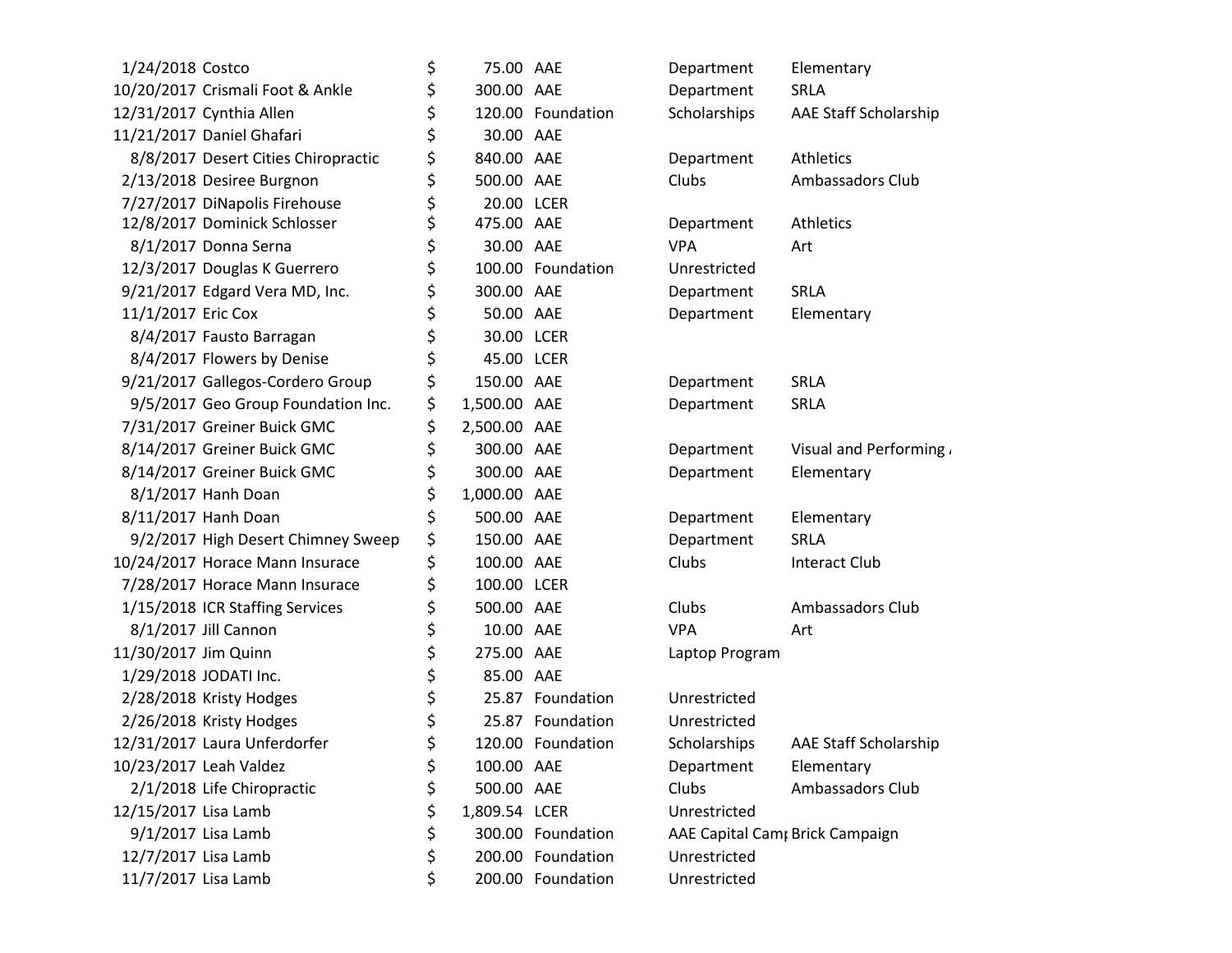| 10/7/2017 Lisa Lamb    |                                             | \$                | 200.00 Foundation   | Unrestricted                                |                       |
|------------------------|---------------------------------------------|-------------------|---------------------|---------------------------------------------|-----------------------|
|                        | 9/7/2017 Lisa Lamb                          | \$                | 200.00 Foundation   | Unrestricted                                |                       |
|                        | 8/7/2017 Lisa Lamb                          | \$                | 200.00 Foundation   | Unrestricted                                |                       |
|                        | 7/7/2017 Lisa Lamb                          | \$                | 200.00 Foundation   | Unrestricted                                |                       |
|                        | 9/28/2017 Lorena Sanchez                    | \$<br>300.00 AAE  |                     | Department                                  | Athletics             |
|                        | 7/21/2017 Los Domingos                      | \$<br>100.00 LCER |                     |                                             |                       |
|                        | 2/14/2018 Marcia Vargas                     | \$                | 103.30 Foundation   | Unrestricted                                |                       |
|                        | 1/14/2018 Marcia Vargas                     | \$                | 103.30 Foundation   | Unrestricted                                |                       |
|                        | 12/14/2017 Marcia Vargas                    | \$                | 103.30 Foundation   | Unrestricted                                |                       |
|                        | 11/14/2017 Marcia Vargas                    | \$                | 103.30 Foundation   | Unrestricted                                |                       |
|                        | 10/14/2017 Marcia Vargas                    | \$                | 103.30 Foundation   | Unrestricted                                |                       |
|                        | 9/14/2017 Marcia Vargas                     | \$                | 103.30 Foundation   | Unrestricted                                |                       |
|                        | 8/14/2017 Marcia Vargas                     | \$                | 103.30 Foundation   | Unrestricted                                |                       |
|                        | 7/14/2017 Marcia Vargas                     | \$                | 103.30 Foundation   | Unrestricted                                |                       |
|                        | 11/21/2017 Mark Raigosa                     | \$                | 257.78 Foundation   | Unrestricted                                |                       |
|                        | 7/26/2017 Massage Envy                      | \$<br>60.00 LCER  |                     |                                             |                       |
|                        | 10/27/2017 Mitsubishi Cement Corporatior \$ |                   | 2,500.00 Foundation | Unrestricted                                | 2017 Mail Campaign    |
|                        | 7/14/2017 Mitsubishi Cement Corporatior \$  |                   | 1,725.00 Foundation |                                             |                       |
|                        | 7/14/2017 Mitsubishi Cement Corporatior \$  | 1,613.00 LCER     |                     |                                             |                       |
|                        | 9/21/2017 Mitsubishi Cement Corporatior \$  | 1,012.50 LCER     |                     |                                             |                       |
|                        | 1/24/2018 Mitsubishi Cement Corporatior \$  | 1,000.00 AAE      |                     | Clubs                                       | Ambassadors Club      |
|                        | 11/1/2017 Nela Regan                        | \$                | 300.00 Foundation   | AAE Capital Cam <sub>I</sub> Brick Campaign |                       |
|                        | 12/22/2017 Nick Halisky                     | \$<br>100.00 AAE  |                     | Clubs                                       | Ambassadors Club      |
|                        | 10/20/2017 Norma Quintana                   | \$<br>150.00 AAE  |                     | Clubs                                       | Spanish Club          |
|                        | 12/1/2017 On Point Land Surveying           | \$<br>500.00 NSLA |                     | Department                                  | Athletics             |
| 12/31/2017 Paul Rosell |                                             | \$                | 120.00 Foundation   | Scholarships                                | AAE Staff Scholarship |
| 8/25/2017 PG&E         |                                             | \$<br>25.00 LCER  |                     |                                             |                       |
| 2/20/2018 Pieology     |                                             | \$<br>35.58 AAE   |                     | Clubs                                       | Dance Club            |
|                        | 9/21/2017 Premier Fleet Services, Inc.      | \$<br>500.00 AAE  |                     | Department                                  | Athletics             |
|                        | 10/20/2017 Prinicpal Financial Group        | \$<br>147.58 LCER |                     |                                             |                       |
|                        | 9/21/2017 PS Ortho Inc.                     | \$<br>150.00 AAE  |                     | Department                                  | SRLA                  |
|                        | 9/11/2017 Rancho Motor Co.                  | \$                | 2,500.00 Foundation | Unrestricted                                | 2017 Mail Campaign    |
|                        | 10/24/2017 Rebecca Kobold                   | \$<br>100.00 AAE  |                     |                                             |                       |
| 8/11/2017 Red Robin    |                                             | \$<br>22.75 NSLA  |                     |                                             |                       |
|                        | 1/26/2018 RSR Steel Fabrication, Inc.       | \$<br>250.00 AAE  |                     | Clubs                                       | Ambassadors Club      |
|                        | 11/3/2017 San Berardino County Firefight \$ | 250.00 NSLA       |                     | Clubs                                       | <b>HERO Club</b>      |
|                        | 11/3/2017 San Berardino County Firefight \$ | 250.00 AAE        |                     | Clubs                                       | <b>HERO Club</b>      |